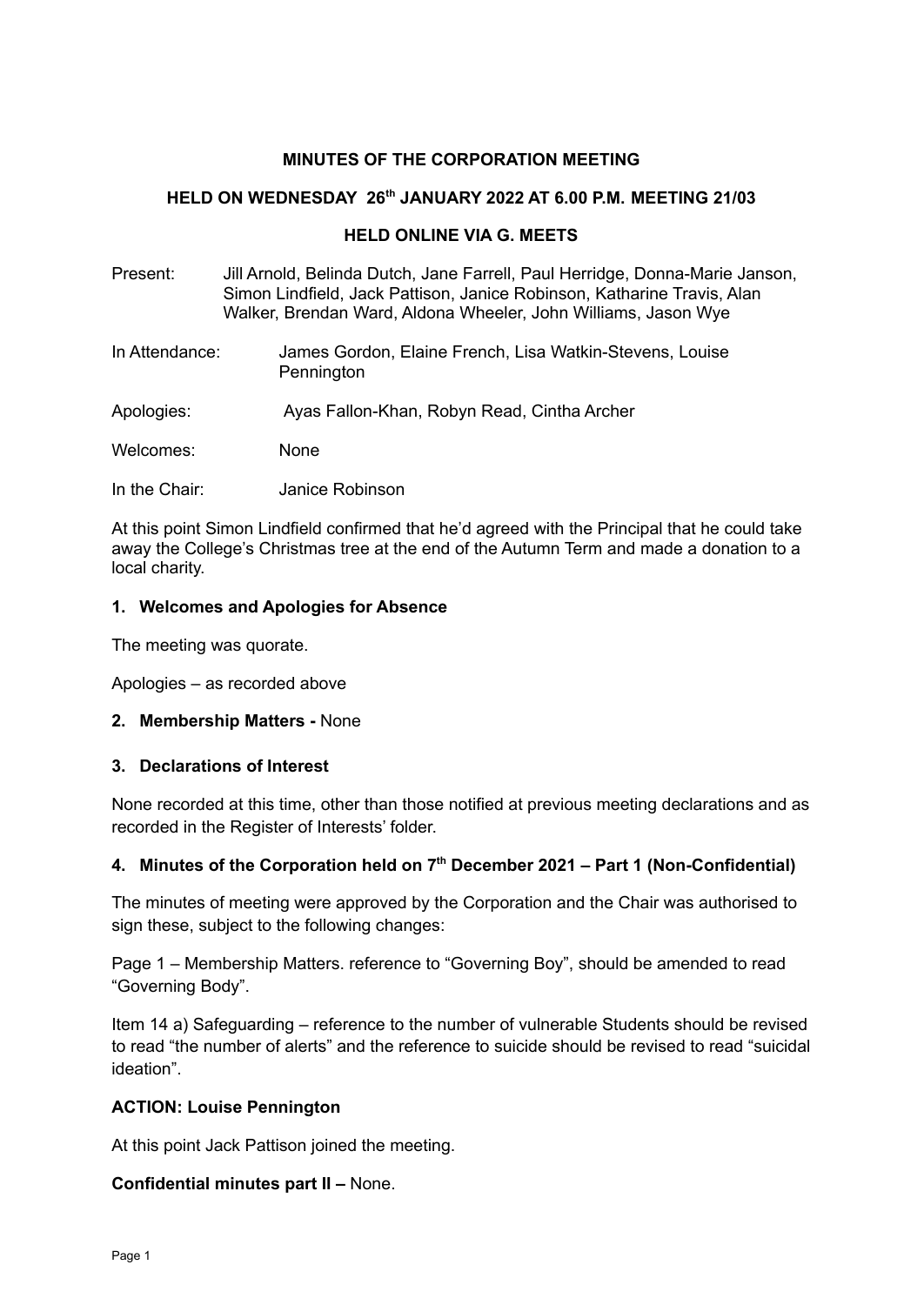### **5. Matters Arising and Action Points – Progress Report and Significant Risks Schedule**

The Corporation noted the progress with actions to date and those which were on going or would be taken forward in due course over the year.

In response to a question from the Corporation, the Deputy Principal confirmed that he had made the changes as recorded in the minutes, to the SAR and QIP, removing or revising the reference to financial sustainability as this was covered elsewhere as reported to the FEC Diagnostic Team during the recent visits. He confirmed that some other minor changes had been made prior to submission, including revising the Leadership grade to "outstanding".

Regarding the discussion recorded relating to investigating sponsorship options, it was noted that a policy was being drafted which would be presented to a future Corporation Meeting. **ACTION: Janice Robinson/Elaine French**

It was noted that the action schedule would be updated to reflect any changes detailed above. **ACTION: Louise Pennington**.

**SIGNIFICANT RISKS 2021/2022**– the Corporation noted the risks for 2021/2022 and agreed to bear these in mind with reference to the Meeting's business.

**6. Chair's Report –** nothing to report upon for this meeting.

### **7. Principal's Report**

Donna-Marie Janson presented her report to Governors and the contents of her written report were noted. In summary, the following aspects were highlighted and additional points and questions were also recorded:

- a) **Strategic Plan –** reference was made to both the Staff and Governors Strategic Planning meetings, following which SLT had some revisions and additions to make to the draft Plan, including detailing the KPIs and data measures required for these.
- **b) FEC Report Refer CONFIDENTIAL MINUTES PART II –** it was resolved that the minute in respect of this item, should be transferred to confidential record (Part II minutes) owing to the sensitive nature of the business.

# **c) Covid Update (rate of infections, vaccinations, disruption to teaching and learning etc)**

The Corporation was provided with the following update:

- $\bullet$  189 number of Students have tested Covid 19 positive since  $5<sup>th</sup>$  January 2022 which is the highest since the pandemic started. The biggest impact upon Students' Teaching and Learning has been the consequences of self-isolation – either 5 or 10 days.
- Student numbers are now reducing, but Staff numbers have been increasing, with 22 Staff isolating so far this term. Staff absence/isolation has placed pressure on the remaining Staff this week during interview week (new Students). Some Staff who are isolating, are still able to teach virtually.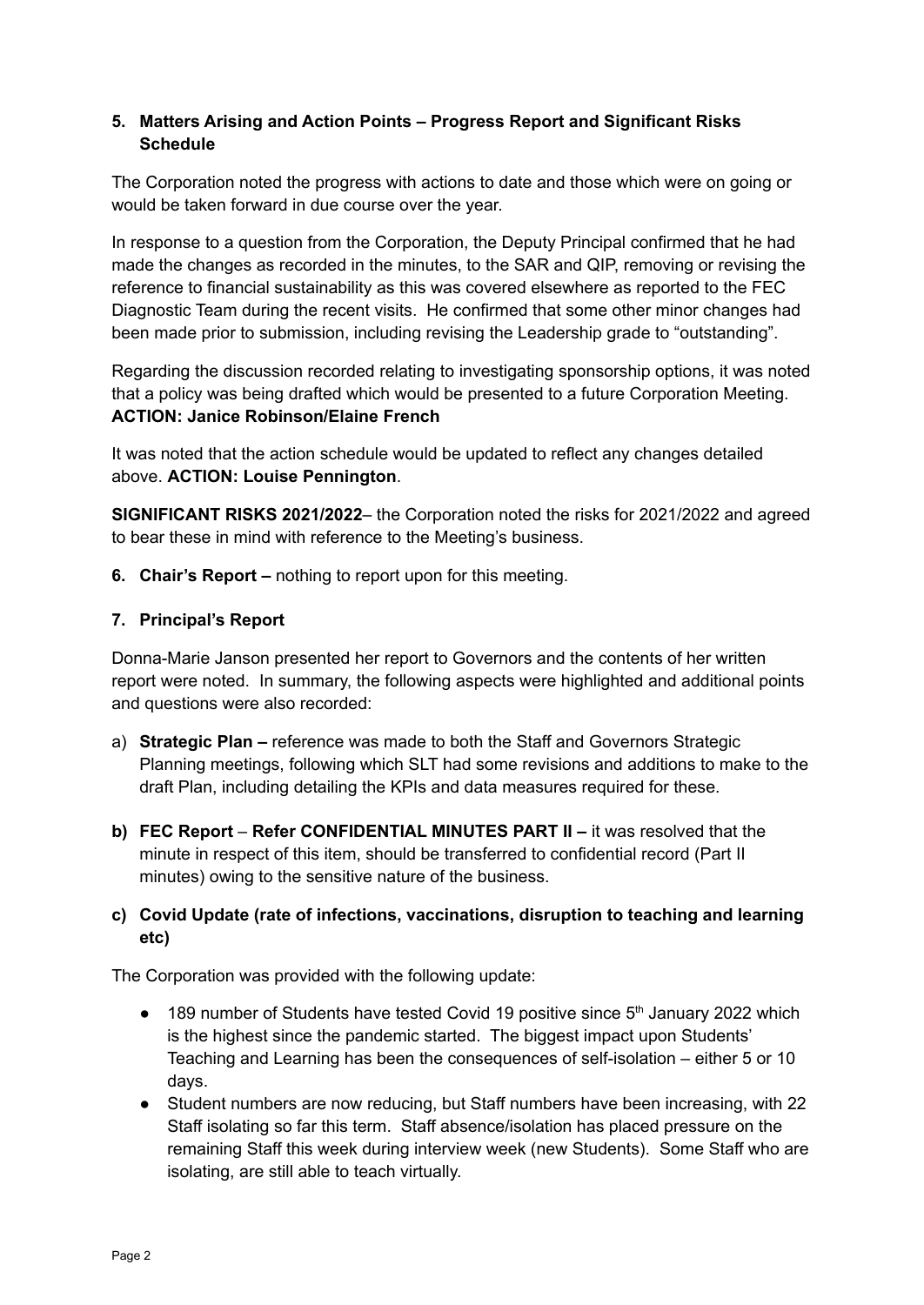- Staff and Students are encouraged to continue to wear masks, despite the relaxation in the official guidance, with effect from tomorrow and the College also continues to ensure the buildings remain well-ventilated with windows open in classrooms and corridors.
- Contingency plans for the Summer term, should examinations not take place, are underway – for second year Students this will comprise preparation for final exams and preparation for TAGs (Teacher Assessment Grades). The proposals will differ from last year; this year there will be three lots of examinations, with Students being off timetable for a week for each of the three sessions. This will mean additional pressure on Students. However, the final plan will be set once the official guidance has been issued from the Department for Education. It was recognised that if the assessment process is to be implemented, Students' learning will be impacted as they will be away from their studies for the 3 weeks of scheduled mock examinations.
- Regardless of the official announcement, the College's usual mock examinations will take place week. Should the TAGs be implemented for this year, the intention would be to hold another week of assessment before Easter and the other in the Summer Term.

### **8. Student Governors' Report**

Jack Pattison presented the following update to Governors:

### **Jack Pattison**

- SU has been running a clothes shop for recycling clothes on a Tuesday which has been working well and has been well advertised via the College's social media. Any profits raised will be donated to charity.
- SU election process is underway and social media is used for these notifications and information. The SU is looking at reviewing the various SU Executive roles and will keep Governors up to date on this, including if there's a request to revise the SU constitution. The purpose of this review is to improve inclusivity and better overall representation within the SU Executive and therefore possibly introduce a specific role for International Students, Level 2 Students etc.
- Carbon Literacy training courses are being offered to Students until the end of February, resulting in a qualification, which may be of use to Students applying to HE, along with being informed about the environment and sustainability matters.
- Mock examinations next week some anxiety for Students, although this is fairly normal for this time of year. However, anxiety has intensified owing to the uncertainty regarding whether assessments (TAGs) (3 – as reported above) or whether examinations will take place.

The Corporation welcomed the SU marketing techniques being used – videos etc and how useful they were being to inform Students and others.

#### **9) Curriculum and Standards**

#### **a) Student Update**

The Deputy Principal and Vice- Principal updated Governors as follows, referring to the respective meeting papers: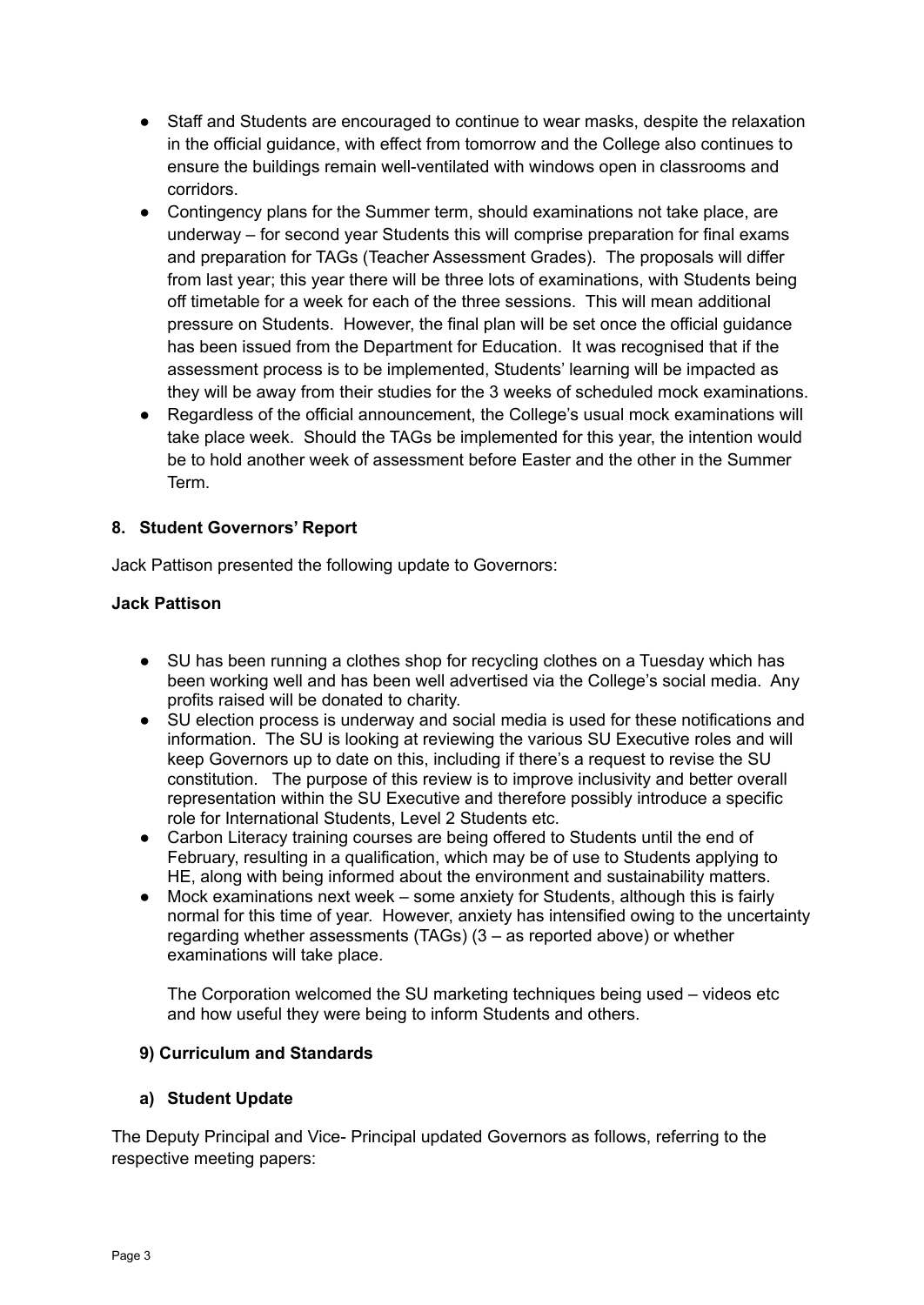- Currently focusing upon key metrics and once the new KPIs have been developed, these will be included in future reports to Corporation.
- Attendance slight reduction has been recorded this year which is understandable when compared with previous (non-Covid years). Reference in the paper has also been made to compare this in the national context and the data provided by the Department for Education (DfE). There has been a 7% increase in absenteeism nationally, whilst the College's attendance has dropped by 3.3% overall. SLT has identified areas of good and poor attendance in order to seek solutions to improving attendance. Tutorials have been affected most by worsening attendance, particularly in respect of Year 2 tutorials – partly caused by the change in culture implemented last year during the pandemic and lockdown when these Students were in Year 1. Timetables were altered and became more condensed last year, but in Year 2, the timetable has reverted back towards a wider spread of lessons/tutorials during the full day and this has resulted in "trapped times" ie non-lesson/tutorial time in the day, where Students may either go off site, or remain on site and use the Library etc. Students who perhaps live further away, are going home and not returning for a later scheduled Tutorial. SLT is looking at ways to resolve this. At this point, a Parent Governor reported upon issues impacting Students including limited study and social space, distance from home and also existing mechanisms for recording attendance ie via electronic system/based on a Students' access card entry to the College's site/electronic registers. It was reported that in some instances Students are recorded as absent when they are in fact present, so this will have impacted the accuracy of the data given. The Deputy Principal, confirmed that this would be taken forward and with the development of a new electronic system of recording absence/attendance via the tutorial process, this should improve.
- SLT confirmed that some additional Study space had been created and also noted the removal of outside and corridor seating owing to Covid restrictions/guidelines, previously used by Students between lessons, which was now being re-introduced, since a relaxation in the Covid guidelines. Governors also recognised the difficulties experienced by some more vulnerable Students who may not have a study space at home etc and the importance of catering for these Students during the day on site.
- In response to a question regarding the attendance statistics, it was confirmed that the attendance figures did include both onsite and online lessons/tutorials. Regarding hybrid learning, where certain Students are unable to join an onsite lesson, e.g. isolation owing to Covid or mental health issues, they are able to join a lesson/tutorial online, but this is an area to monitor to ensure it remains manageable for Teaching staff.
- Retention remains good and is broadly in line with last year and this also reflects the recognition by Management and Staff of the importance of supporting all Students and managing a Student issue via the Student support processes, rather than suspending Students etc., which may have been done in the past. Governors were also reminded that the College has had some increased capacity recently within the Student wellbeing and therapy Teams to check in with Students who may be struggling or need extra support e.g. with a 15-minute phone call once or twice per week. A new Safeguarding Support Office, replacing a previous admin post, has also been appointed which helps within this area including administrative support, and there are Safeguarding meetings once per week, including Heads of School and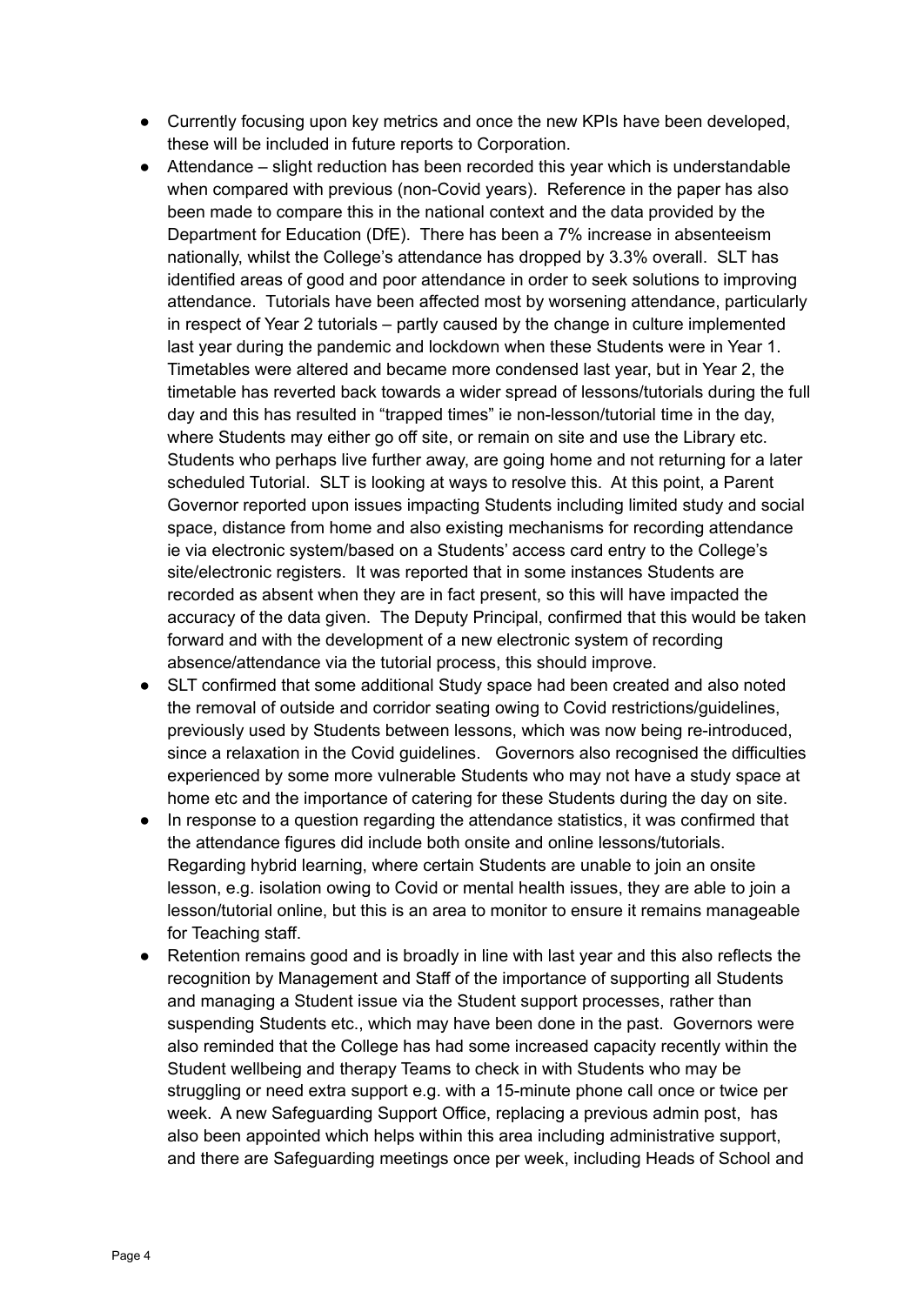Deputy Safeguarding Leads – which has proved useful for training and discussion sessions.

- Since the relaxation of Covid guidelines, the Staff have been able to offer enrichment activities again this year which has improved the overall education for Students and also helped socialisation for Students, improving friendship opportunities etc. This will be increased into the next academic year.
- Student performance The Deputy Principal is working with Heads of School on an in-year tracking system of performance and gave a summary of the plans including noting that there were 3 reporting points during the year, the first of which gives Teachers the opportunity to gauge Students' achievement in the longer term; the grades are reported in November and work is underway to prepare live value added data on this with the assistance of the MIS Team, based on the question – "if the subjects achieved the grades estimated, what will the value added % look like etc. Further work will be completed in order to ensure that the grade estimates calculated per subject area are realistic. SLT will update Governors further at future meetings, as progress is made. The latest ALPs scores are lower than those achieved by the College last year: A Levels – 0.97, which would place the College in the ALPs 4 equivalent level, which is lower than the College's current ALPs 5. SLT will be monitoring this, as it may simply reflect Teaching Staff currently setting more harsh grades in order to encourage Students to recognise work needed to achieve their optimum desired grade. It was agreed that the setting of grades needed to be as accurate and consistent as possible for Students. SLT has introduced a mid-year review for each subject, to enable better tracking of developments and predicting final outcomes. Assistant Heads of Schools will be meeting with the Programme Leaders, once the next set of reporting data (value added, high grades, retention, attendance and review of each student progress) is made available to enable a review and action as appropriate.
- Destinations the Vice-Principal reported on the data available in respect of both Level 3 and Level 2 Students, based on information collected so far from UCAS applications etc. Regarding UCAS applications, the information in the report was based upon the 396 UCAS applications submitted at the date of writing the report, but noting that the UCAS applications had now increased to 487. Regarding Level 2 Students, the data has been obtained from the applications from the Students applying to Level 3 courses at the College – last year 61% of Level 2 Students, enrolled on Level 3 courses for this year.

Thanks were recorded to the Deputy Principal and Vice-Principal for this update.

# **b) Equality Duty Annual Data Report (Staffing Report to follow in the Summer Term)**

The Principal introduced the document and highlighted the following points:

- Staffing Report to follow in the Summer Term, owing to HR Director being absent on long term sick leave. **ACTION: Principal**
- Outcomes for daytime Students achievement high overall and all are above the national benchmarks.
- Retention has improved across the board which was a key action from last year's Report.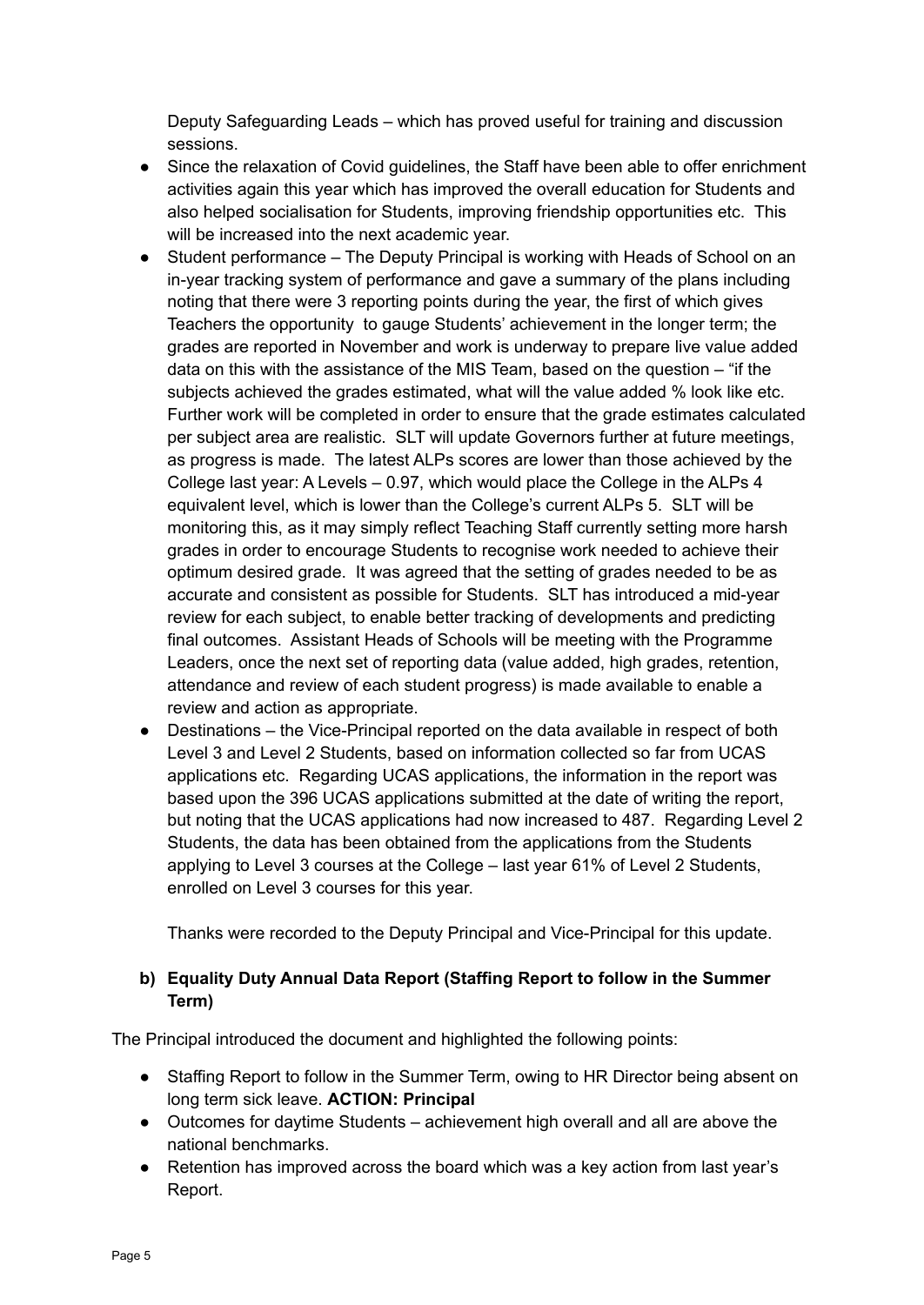- 2 genders are identified and have improved overall by 5%, giving a positive outcome of 96%, which when compared nationally is excellent.
- Achievements have improved for females, above the benchmark, whilst there is a 1% gap between male and females.
- Students of colour there is more of a gap in outcomes compared to other Students with recurring themes and male Students of colour were more likely to under achieve compared to other Students at the College. Further investigation by the College is underway to determine the reasons for this.
- For those Students with learning disabilities, the retention levels have improved for male Students with disabilities, achieving 99% retention rate. In contrast, this outcome reversed with respect to female Students with disabilities, where retention has worsened compared to male Students.
- Deprivation continues to have an impact on the achievement rate but despite having improved by 25% overall, the figures remain some way off the outcomes for those Students not from an area of deprivation and also compared to the national position. SLT will be identifying further actions for improving Student support.
- 19+ Students more females are on the roll compared to males. For Students with colour, the pass rates have fallen. There have also been issues arising from examination entry problems in respect of ESOL Students.
- The College is working with the Brighton and Hove Anti-Racist Group and is the only post-16 provider involved with the Group. The Group is providing bespoke support to the College and has assigned a Youth Worker to help with this; a focus group has been set up to investigate the various issues reported above, including reasons for the lower than expected results.
- The College is also working with the Black FE Leadership Group and The Brighton and Hove Anti- Racism group in this regard training has been provided for 22 Managers and Staff. A 10 point action plan and diagnostic assessment (of the College's support towards Staff and Students of colour) will be carried out.
- A new Quality structure has been implemented as an Adult Education provision action, with a new ESOL (and Counselling course) Qualities manager to better control provision eg examination entries.
- The College also now has a SEND Staff member providing bespoke support to evening Adult Education Students who is a SENDCO
- The next EDI Report (apart from the Staffing Report due in the Summer Term), will be issued in October as part of the self-assessment cycle and included in the SAR as an appendix.

Questions from Corporation:

- John Williams suggested that if it's not already been done, SLT may wish to approach Diversity Resource International (DRI) based in Lewes and he agreed to pass on the details.
- Regarding some of the comparison data with the national benchmarks, referred to above, it was confirmed that SLT would be carrying out further work on the data to ensure the analysis produced has taken into account various adjustments needed to reflect, for example, the small cohort etc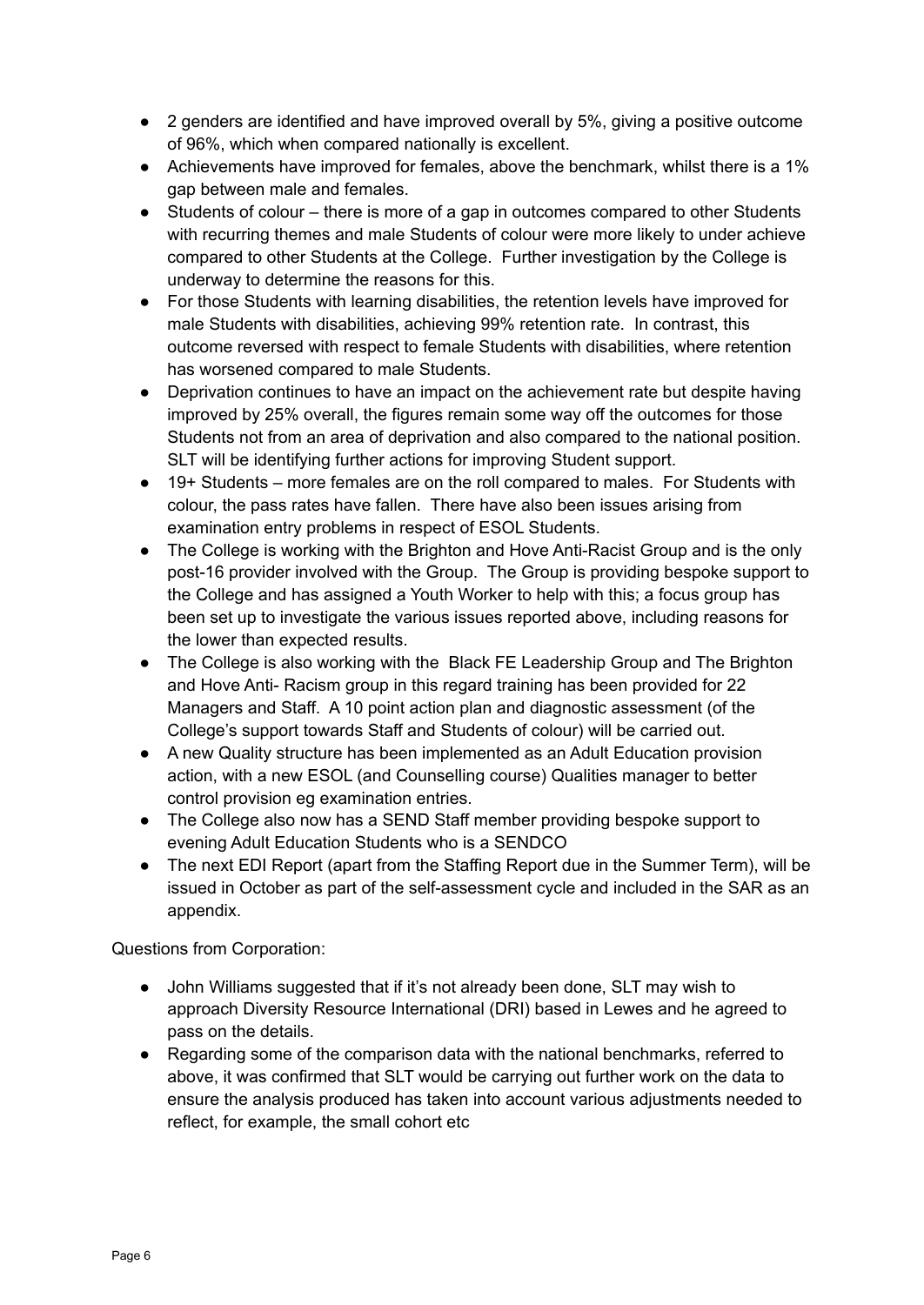It was noted that the full Report had not been included in the meeting papers' pack and it was agreed that this would be circulated tomorrow to all Governors. **ACTION: Principal/Clerk**

Staffing report to follow in the Summer Term**: ACTION: Principal**

### **10. Finance**

The Vice-Principal (Resources) presented the following to the Corporation:

### **a) Management Accounts and Executive Summary**

- Reference was made to the figures presented to Corporation at the last meeting in December 2021, which showed an overall improvement in the College's financial position. However, it was noted that income had improved further, reflecting an increase in additional income from International Students, enrolled for the Spring Term. Of the International Students who have enrolled, the remaining 2 who had been working remotely have now arrived. This has generated an additional income of approximately £150K, on top of that budgeted, less costs/commission which has been included in the figures.
- The College has also received £86K additional tuition funding, which has been allocated in respect of staff costs.
- Headline figures forecasting operating surplus of £168k (budgeted figure was £65K), Ebitda £700K approximately – 7.13%.
- Current ratio has improved too from 0.5 to 0.8 over the last year.
- Forecast cash days in hand at the year end is 35 cash days, which is above that for the FE sector average (25 cash days)
- Staff cost ratio has reduced to 75% (last year at the same time, it was in excess of 78%) and is 1% lower than the original budgeted figure. The ratio also takes into account the 1% pay rise agreed and the increase in National Insurance due in April 2022.
- Despite the improved financial position, SLT remains cautious and will continue to be prudent.
- Adult Education tuition fees the Level 4 Counselling course enrolments have been reduced, equating to £50K under budget.
- A separate line in the accounts has been included in respect of externally funded, fixed-term staffing, where specific funding has been provided: £145K
- There has been an increase in costs in respect of non-pay expenditure (broadly as reported in the Management Accounts as at December 2021). The depreciation adjustment as at the year end, is predicted to be higher than that originally included in the budget.
- One of the more significant cost increases for the year arises from the nationwide increase in energy costs, as reported earlier. SLT has agreed a fixed term contract with the College's gas supplier (a new supplier as the original supplier went out of business). A predicted £50K increase in the cost of energy has been included, which although high, is much lower than a number of other providers, or those with variable contracts.
- Other additional costs include audit fees, owing to the delayed audit programme for this year caused by the impact of the pandemic.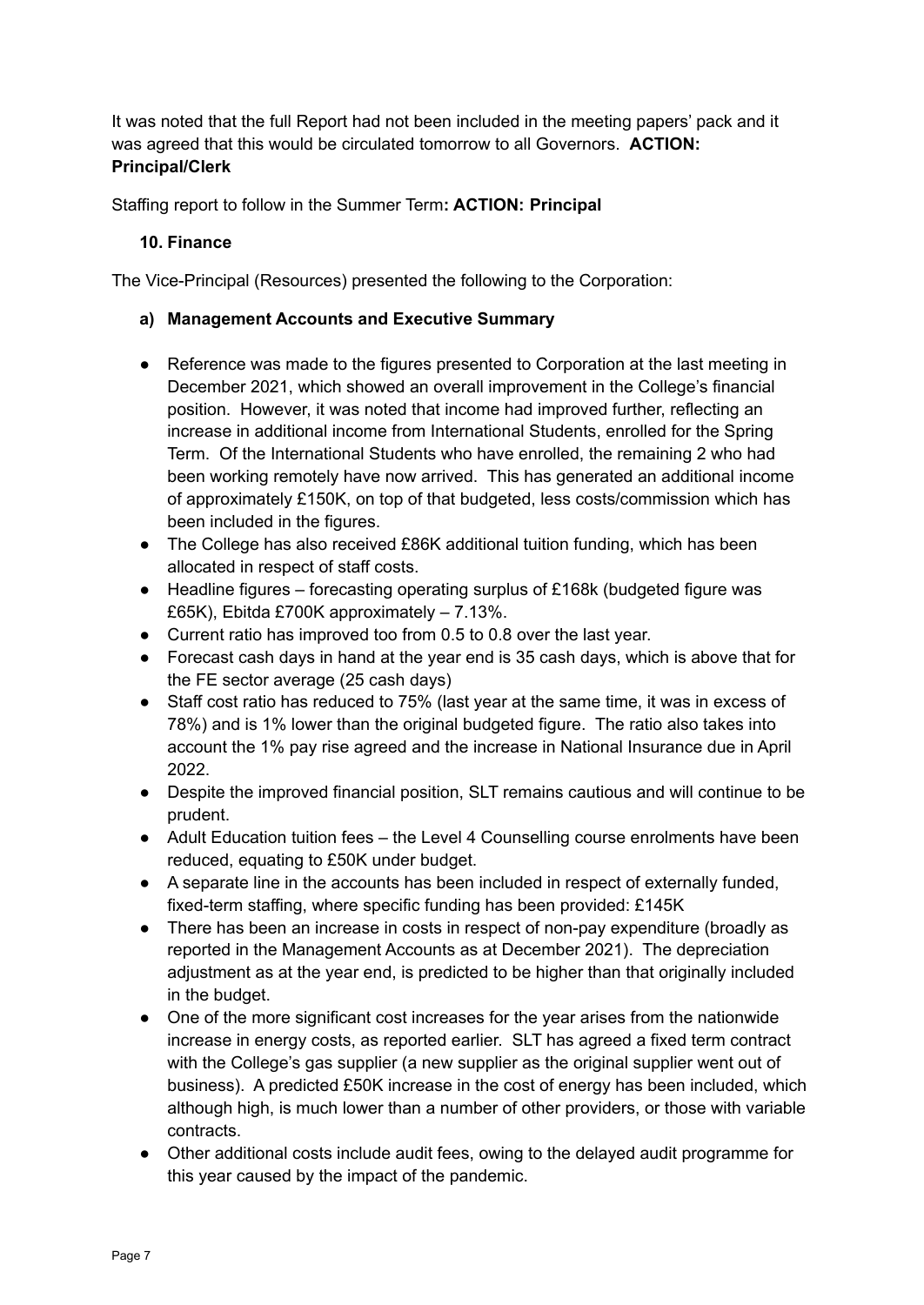● Reference was made to the new Management Accounts format and content, owing to the inclusion of some of the new Good Practice Guide Management Accounts template. It was noted that the Finance Committee would be reviewing the Guide in more detail at its next meeting, to determine which further elements of the Guide should be adopted to assist Governors' understanding etc.**ACTION: Finance Committee/ELF**

Questions from Governors:

**●** Governors queried the impact of the solar panels on the College's site and in response it was noted that the College participates in the Brighton Group for cheaper rate electricity but that to date the impact of this was not yet apparent, owing to the offset against the initial cost of acquiring the panels. Regarding a question from the Corporation on the percentage of electricity being generated by the Panels, Elaine French agreed to check the details and report back at a later meeting. **ACTION:ELF**

# **b) Other – update on increased funding settlement for FE Colleges**

The Deputy Principal provided the Corporation with an update on the increased funding settlement provided to the sector, noting the following:

- National funding rate has increase by 8.4% for next year, equating to £4,542 per Student (full time).
- High value courses receive funding at a premium, with more funding allocated in respect of STEM subjects mainly.
- Full funding is based upon 540 to 580 Guided Learning Hours (GLH) and the additional funding is paid in year, rather than the usual lagged funding basis.
- SLT will be looking at timetabling for next year to ensure Students achieve the required GLH and extra periods will be provided where necessary, including additional tutorial time for year 1 initially and then plans will be to extend this to year 2, together with the provision of enrichment activities.
- Further details regarding the formal guidelines are still to be issued by the ESFA, so SLT will finalise the timetabling once these have been issued.
- Awaiting the final disadvantage funding allocation which is due shortly (end February/beginning March), but this will have reduced for the College.

# **11. Policies and Other Documents**

# **a) Corporation Standing Orders – except clause 8 Appointment of Chair and Vice-Chair of the Corporation to reflect changes in appointment/recruitment process**

Janice Robinson reiterated the proposals reported at the last meeting, following recommendations from the last Search and Governance Committee and presented the intended revised wording to the Corporation standing orders.

Regarding the Interview Panel for the new Chair of Governors, it was agreed that Simon Lindfield would chair the Panel, with at least 2 other Members and that he would be approaching Governors regarding this, based on the proposals already noted i.e. the Panel members would include the Principal and at least one other Committee/Working Group Chair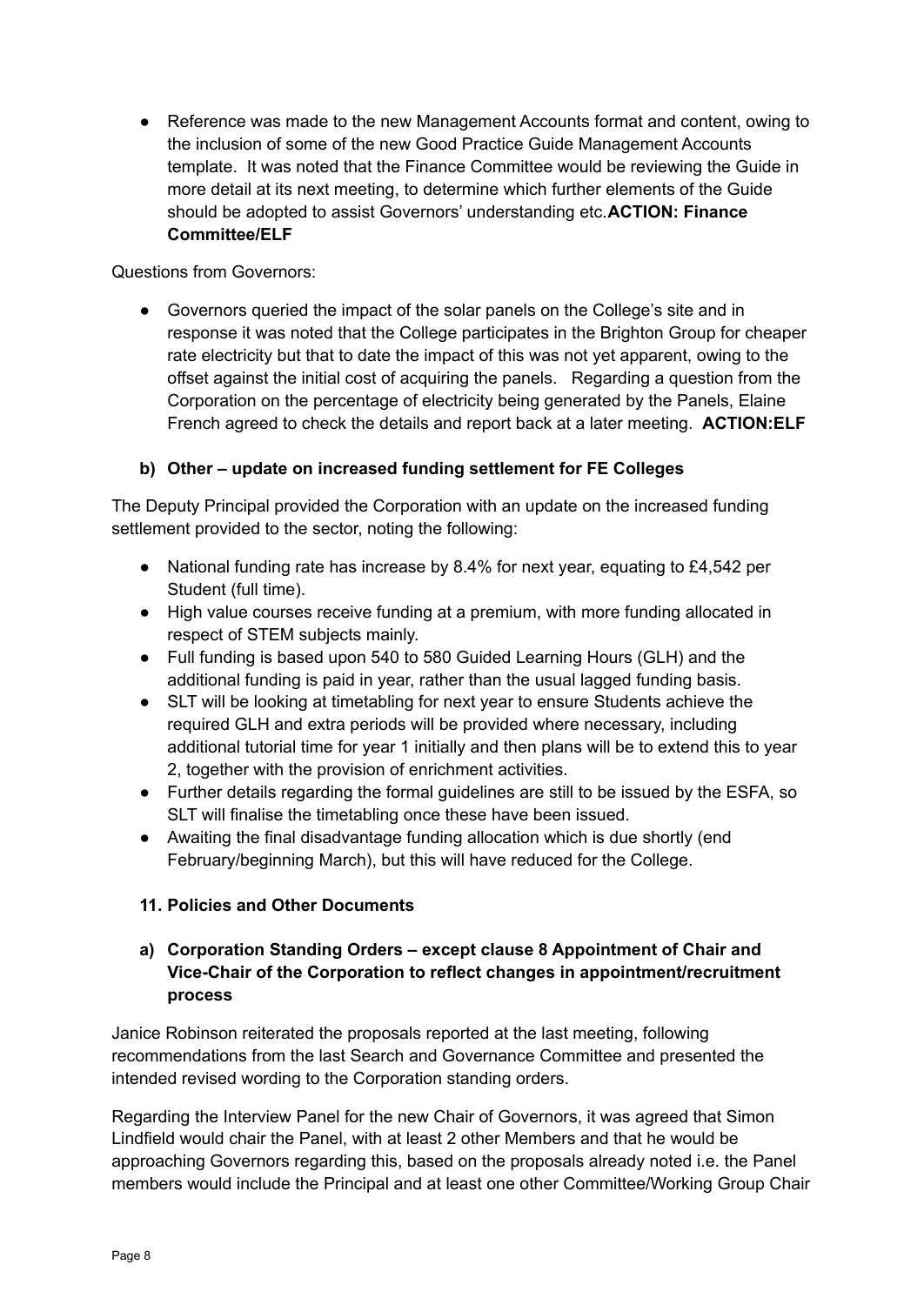if possible. It was noted that the intention would be to have an appropriate skill set on the Panel.

The Corporation queried whether the wording under 8.4 in the standing orders, should be applied to both a Chair and Vice-Chair vacancy and a discussion was held. In conclusion, it was confirmed that the wording in the revised standing orders, included the word "may" so that this was an option available in terms of externally advertising, so that should it be decided to make an internal appointment, this would be possible within the process as set out; this may be particularly relevant in terms of continuity, should both the Chair and Vice-Chair retire/resign at the same time. The Corporation agreed that the external advertising option, particularly for the Chair appointment process, would make the process more professional and also potentially enable a broad field of potential candidates to be available for interview.

At this point it was also noted that the Instrument and Articles would need to be revised to reflect the changes agreed in the Standing Orders, which Louise Pennington agreed to take forward (and would circulate the revision, with the draft Corporation Minutes). **ACTION: Louise Pennington**

Reference was also made to the Governor Recruitment and Succession Planning Policy, which also allows for an external recruitment process for new Governors. At this point, it was noted that the Policy would also be revised, along with the Search and Governance Committee terms of reference to ensure consistency regarding the new process. (The S & G Committee is required to recommend all new Governor appointments, other than those who are elected – Staff, Students and Parents, as per the I and A and hence should there be an external Chair Designate/Governor, the S & G Committee would be required to meet to review the external candidate from a Governor suitability perspective). **ACTION: Louise Pennington**

It was also agreed that the Interview Panel terms of reference would be circulated, along with the documentation referred to above, with the draft Corporation minutes, to all Governors. **ACTION: Louise Pennington**

The Chair reported that both the internal and external advertisements would be issues in the next couple of weeks. **ACTION: Janice Robinson** At this point, the Chair recorded thanks to John Williams, for his advice on where to place advertisements that would reach local, voluntary organisations and community groups within Brighton and Hove and Sussex, taking into account the need to encourage applications in line with the principles of equality, diversity and inclusivity.

# **12. Date of Next Meeting: Wednesday 30 th March 2022 at 6.00 p.m. – venue TBA**

# **13. Any Other Business**

# **a) New Parking Restrictions in Local Area and potential impact on Governing Body Committee meeting times**

The Corporation noted the contents of the paper regarding the new parking restrictions. It was agreed that with regard to Governing Body meetings held during the day (Finance, Audit and Search and Governance Committee meetings), that the Chair should be invited to